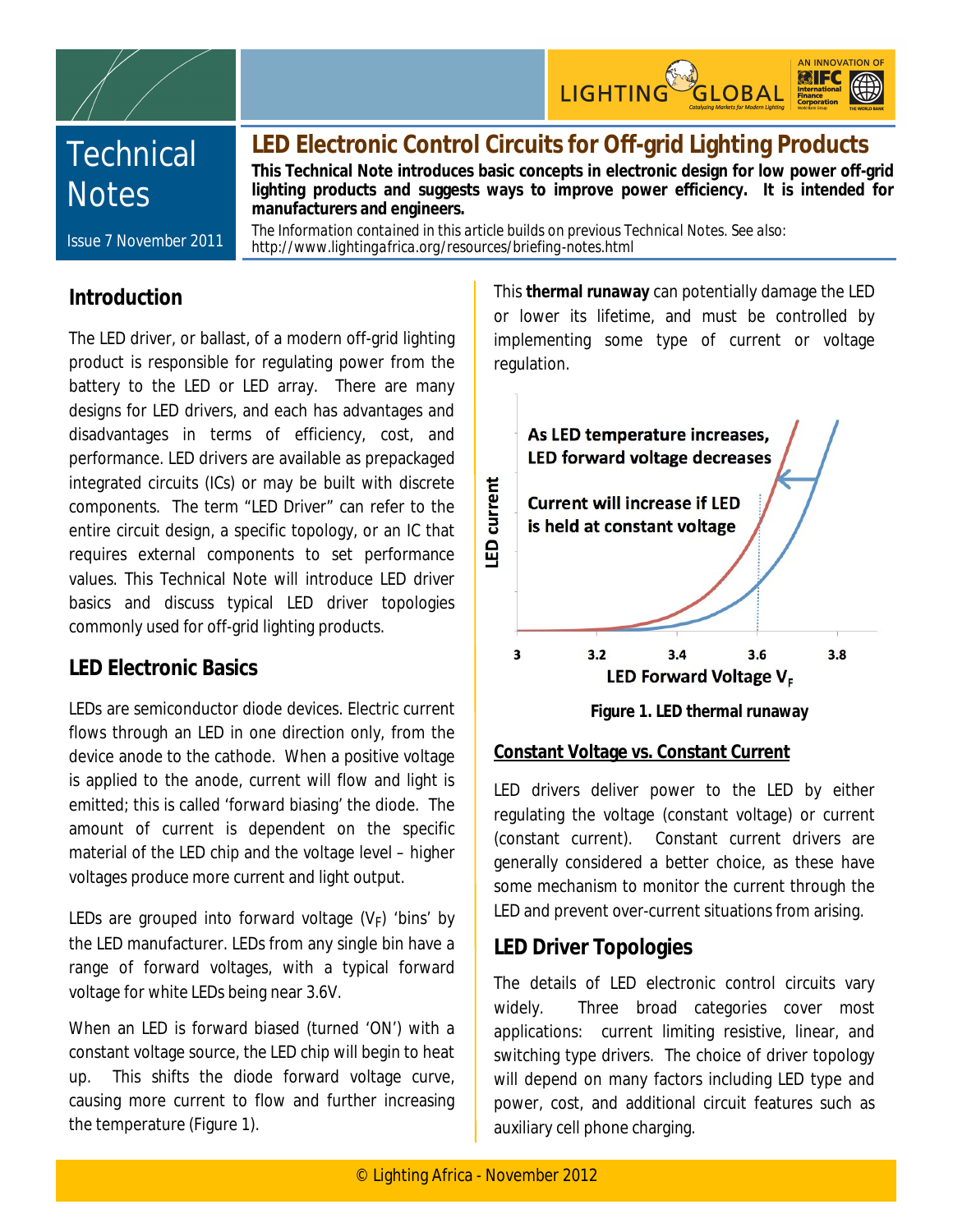## **LED Electronic Control Circuits for Off-grid Lighting Products Issue 7 October 2011**

#### **Series/Parallel LED Array Configurations**

Systems with multiple LEDs will run the LEDs in series, parallel, or a series/parallel combination (Figure 2). The choice of configuration is dependent on the input battery voltage, the driver selection, and the overall power level. Because of the voltage tolerances inherent in the LEDs, parallel arrays may have current balancing problems where some LEDs run at higher currents and consume more power. These LEDs will then run at higher temperatures and may have lower lifetimes. To avoid this problem, current balancing resistors can be placed in series with each LED string.

#### **Resistive Current Limiting**

The most basic type of LED driver places a current limiting resistor in series with the LED or LED string. The resistor value must be high enough to compensate for the forward voltage tolerance of the LEDs, but low enough to prevent excessive power loss. This circuit will be the least expensive to produce but is relatively inefficient and also has a wide operating tolerance. The delivered LED power will be inconsistent from circuit to circuit and as a result the light output from product to product will vary widely.

#### **Linear Regulators (linear current sources)**

Linear regulators control the LED current by using a series transistor operated in the linear region (Figure 3). This means that the transistor is operating as a variable resistor, adjusting its resistance to maintain a set current or voltage. As such, linear regulators can be configured as constant current devices and have the advantage that they control LED current (and power) to a precise value.

Careful matching between regulator input and output voltages is necessary to keep power loses minimized. Heat sinking the regulator or transistor is also typically required to dissipate the generated heat.



**Figure 4. Series/Parallel LED Array with Current Balancing Resistors**

Key Features

- $\bullet$  V (batt) > V (led)
- Very low cost
- Simple circuit design / low component count
- Poor current regulation
- Low efficiency





Key features

- $V$  (in)  $> V$  (out)
- Low cost
- Simple circuit design / low component count
- Accurate LED constant current
- No EMI switching noise
- May require additional heatsinking
- Careful voltage matching necessary to achieve adequate efficiency
- Moderate to low efficiency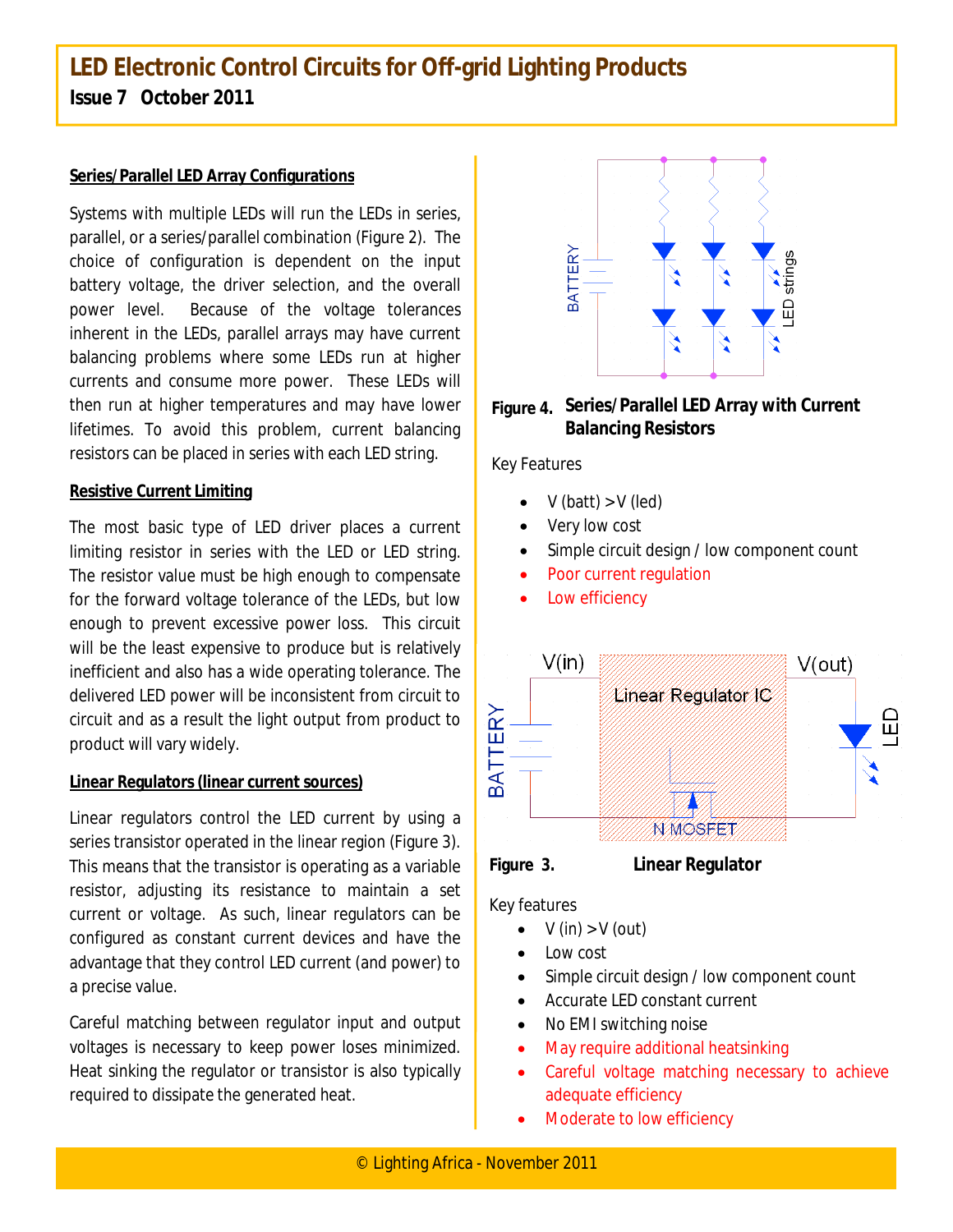## **LED Electronic Control Circuits for Off-grid Lighting Products Issue 7 October 2011**

#### **Switching Regulators**

Switching topologies efficiently transfer energy from one voltage level to another by switching power through an inductor or other magnetic component. For LED systems, they are typically configured as constant current devices and regulate current by monitoring the voltage drop through a 1% (or better) low ohm series sense resistor R(sense). Switching regulators are capable of 95% or better efficiency under certain circumstances.

#### **Buck (step-down) Regulators**

A buck regulator (Figure 4) starts by turning on a transistor (usually an N-type or P-type mosfet) that allows current to flow through the inductor/LED current path. Current will ramp up as the inductor is charged, and when the feedback voltage on R(sense) reaches a certain level the control turns off the transistor. Energy stored in the inductor continues to drive the LED current, using the freewheeling diode as a return path. As the inductor current falls back down, the control switches on the transistor again and the cycle repeats.

Current in the inductor/LED path ramps up and down; both peak and average values must be considered when choosing components. The switching frequency, a key metric, influences the inductance value and peak current. Higher switching frequencies result in smaller components due to lower peak currents.

#### **Boost (step-up) Regulators**

Boost regulators (Figure 5) drive higher output voltages and are used with LED strings where V(led)>V(batt). Instead of using a buck regulator's freewheeling diode, they use a clamping diode in line with the inductor to capture the inductor energy and place an output capacitor in the circuit to supply the LED(s) during the off stage of the switching cycle. As with a buck regulator, current will ramp up and down in the inductor and LED, with average and peak values.





**Figure 4. Switching (BUCK) Regulator**

Key Features

- $\bullet$  V(batt) > V(led)
- Can be very efficient
- Accurate LED constant current
- High component count
- Relatively complex
- EMI switching noise





#### Key Features

- $V(\text{led}) > V(\text{batt})$
- Can be very efficient
- Accurate LED constant current
- High component count
- Most complex
- EMI switching noise